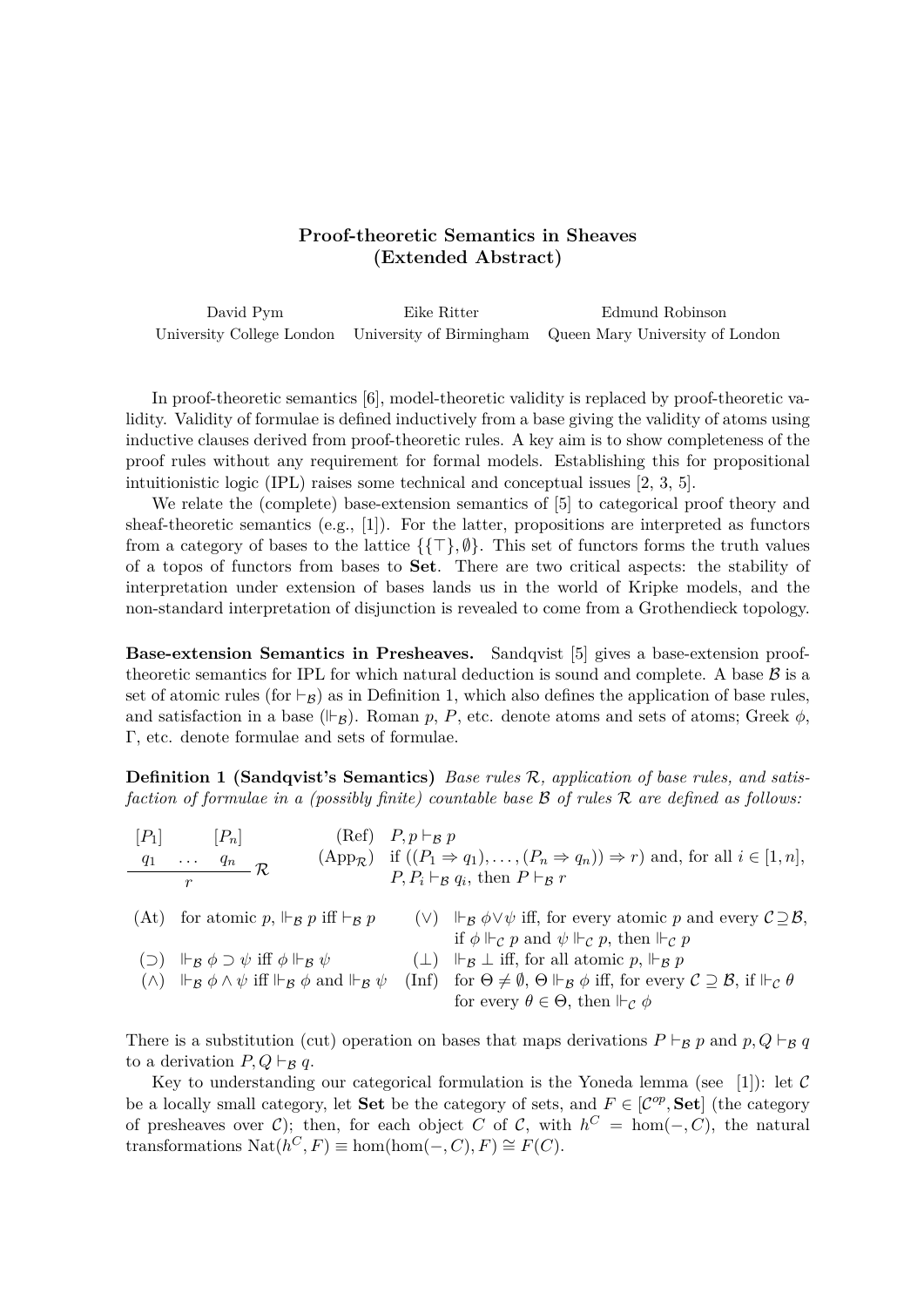We give a category-theoretic formulation of proof-theoretic validity using presheaves (i.e., functors  $F \in [W^{op}, \textbf{Set}]$ , where W has objects pairs  $(\mathcal{B}, P)$  and morphisms are given by coinclusions of the base and derivations in the larger base. Composition is given by substitution.

Define a functor  $\llbracket \phi \rrbracket$ :  $\mathcal{W}^{op} \to \mathbf{Set}$  by induction over the structure of  $\phi$  as follows: the base case  $[p](\mathcal{B}, P)$  is the set of derivations  $P \vdash_{\mathcal{B}} p$ .  $[p]$  applied to morphisms is given by substitution. The definition is extended to the connectives homomorphically. A key step is the use of the Yoneda lemma to define the (hom-set) interpretation of ⊃, which is used to define the interpretation of Sandqvist's (elimination-style) semantics for ∨ (see also below). Thus we establish the formal functoriality and naturality of Sandqvist's semantics.

**Theorem 2 (Soundness & Completeness)** *Define (cf. [5]*)  $\Gamma \Vdash \phi$  *as: for all*  $\mathcal{B}$ *, if*  $\Vdash_{\mathcal{B}} \psi$ *for all*  $\psi \in \Gamma$ *, then*  $\Vdash_{\mathcal{B}} \phi$ *. Then*  $\Gamma \vdash \phi$  *(in natural deduction for IPL, cf. [5]) iff*  $\Gamma \Vdash \phi$ *.* 

The proof of soundness uses the existence of a natural transformation corresponding to  $\mathbb{H}$ :  $\Gamma \Vdash \phi$  iff there exists a natural transformation from  $\llbracket \Gamma \rrbracket$  to  $\llbracket \phi \rrbracket$ . The proof of completeness uses a special base, as in [5], which is extended via  $\llbracket - \rrbracket$  to the full consequence relation.

**Sheaves and Disjunction.** Standard Kripke semantics interprets both conjunction and disjunction pointwise (i.e., on each base, in proof-theoretic semantics [3]), while it relies on the extension ordering for implication (cf. the discussion of Goldfarb's semantics in [3]). This is a result of the requirement that the set of bases validating any proposition should be closed under extension: propositions do not become untrue if we are given additional atomic information. But there is an issue over the interpretation of disjunction. A standard constructive view is that the proof of a disjunction should resolve to a proof of one of the disjuncts. This is not obviously stable under extension of information and obtaining a pointwise disjunction reflecting this viewpoint is the hardest part of the proof of completeness of standard Kripke models for IPL. We show that Sandqvist's approach avoids this difficulty by using a Grothendieck topology.

In this section, we ignore differences between derivations, and interpret propositions as truth values in the topos  $S = [W^{op}, \textbf{Set}]$ . These can be identified with subfunctors of the constant singleton functor  $\{\top\}$  (cf. [1]). Atomic propositions are interpreted in S via  $[p](\mathcal{B}, P) = {\top | P \vdash_R p} = {\top | P \vdash_R p}.$  Sandqvist's satisfaction conditions for conjunction and implication correspond to the internal interpretation of the logic in the topos  $S$ , but his conditions for disjunction and false do not.

For each atomic proposition *p*, we form an internal operator on truth values:  $j_p(\omega)$  =  $(\omega \supset [p]) \supset [p]$ . The set of atomic propositions internalizes as the constant functor:  $At(\mathcal{B}) =$ {*p* | *p* is atomic}. Consider the function on truth values that is the internal interpretation of  $j(\omega) = \forall p \in At$ *.*  $j_p(\omega) = \forall p \in At$ *.*  $(\omega \supset [p]) \supset [p]$ . This is a Lawvere-Tierney topology – that is, the internalization of a Grothendieck topology — and each  $[*p*]]$  is *j*-closed.

Sandqvist's satisfaction conditions correspond exactly to the standard interpretation of connectives in the topos of sheaves for this topology.

**Proposition 3** For any proposition  $\phi$ , and any world  $W = (\mathcal{B}, P)$ ,  $P \Vdash_{\mathcal{B}} \phi$  iff  $[\![\phi]\!](\mathcal{B}, P) =$  ${\{\top\}}$ *, where*  $[\![\phi]\!]$  *is the standard interpretation of*  $\phi$  *in Sh<sub>j</sub>*(S)*.* 

This follows from the closure of sheaves under conjunction and implication, intuitionistic equivalence of  $((\phi \lor \psi) \supset p) \supset p$  and  $((\phi \supset p) \land (\psi \supset p)) \supset p$ , and expansion of definitions.